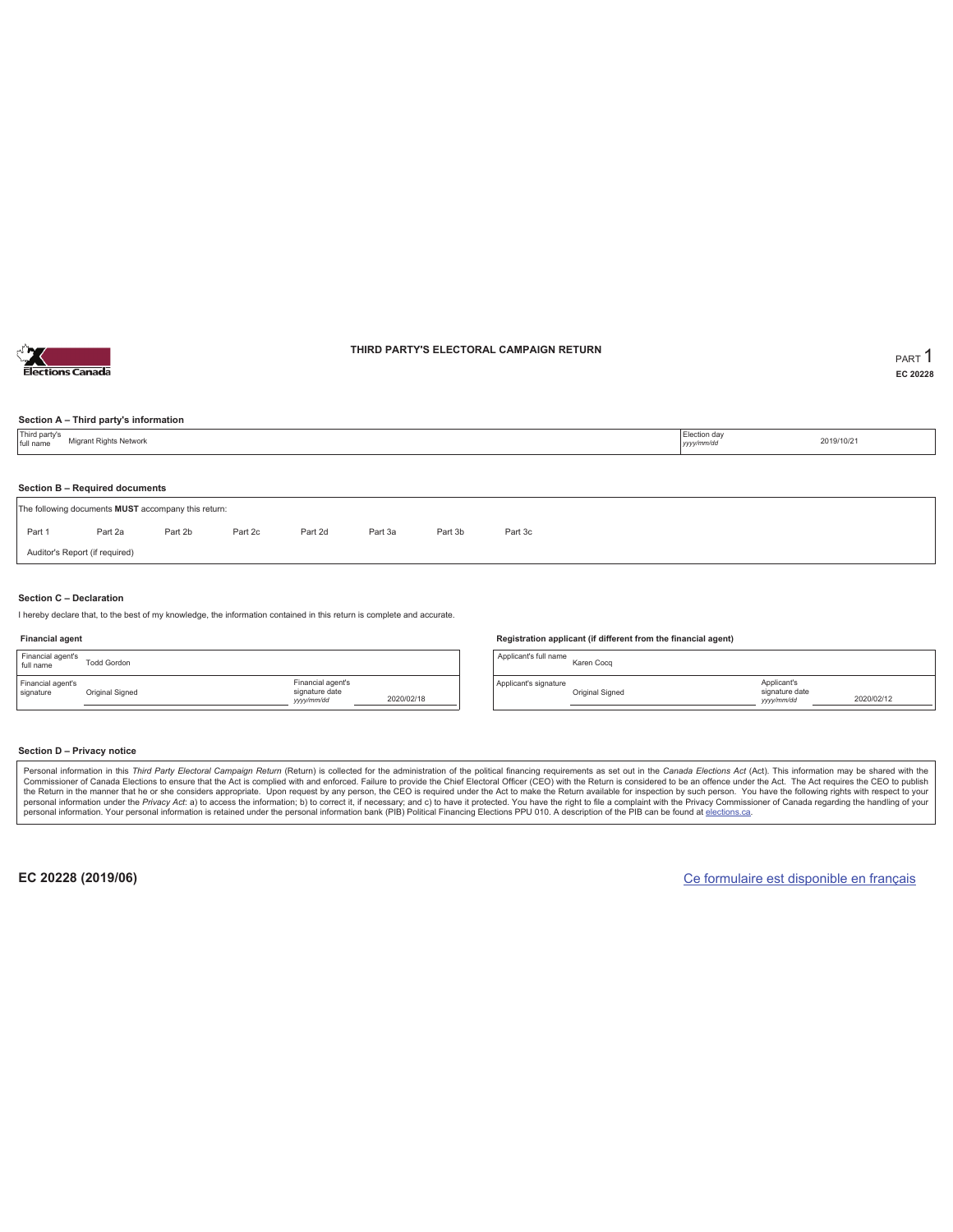

## **THIRD PARTY'S ELECTORAL CAMPAIGN RETURN Statement of monetary contributions received** PART 2a

| No.                                                                               | Full name | <b>Street</b><br>no. | <b>Street</b> | Apt. | City | Prov./<br>Terr. | Postal<br>code | Date<br>received<br>yyyy/mm/dd                                                 | Individual | <b>Business /</b><br>Commercial<br>organization | Government | <b>Trade union</b> | Corporation<br>capital | Unincorporated<br>without share organization or<br>association |
|-----------------------------------------------------------------------------------|-----------|----------------------|---------------|------|------|-----------------|----------------|--------------------------------------------------------------------------------|------------|-------------------------------------------------|------------|--------------------|------------------------|----------------------------------------------------------------|
|                                                                                   |           |                      |               |      |      |                 |                |                                                                                | \$         | \$                                              | s          | \$                 | \$                     | \$                                                             |
|                                                                                   |           |                      |               |      |      |                 |                |                                                                                |            |                                                 |            |                    |                        |                                                                |
|                                                                                   |           |                      |               |      |      |                 |                |                                                                                |            |                                                 |            |                    |                        |                                                                |
|                                                                                   |           |                      |               |      |      |                 |                |                                                                                |            |                                                 |            |                    |                        |                                                                |
|                                                                                   |           |                      |               |      |      |                 |                |                                                                                |            |                                                 |            |                    |                        |                                                                |
|                                                                                   |           |                      |               |      |      |                 |                |                                                                                |            |                                                 |            |                    |                        |                                                                |
|                                                                                   |           |                      |               |      |      |                 |                |                                                                                |            |                                                 |            |                    |                        |                                                                |
|                                                                                   |           |                      |               |      |      |                 |                |                                                                                |            |                                                 |            |                    |                        |                                                                |
|                                                                                   |           |                      |               |      |      |                 |                |                                                                                |            |                                                 |            |                    |                        |                                                                |
|                                                                                   |           |                      |               |      |      |                 |                |                                                                                |            |                                                 |            |                    |                        |                                                                |
|                                                                                   |           |                      |               |      |      |                 |                |                                                                                |            |                                                 |            |                    |                        |                                                                |
|                                                                                   |           |                      |               |      |      |                 |                |                                                                                |            |                                                 |            |                    |                        |                                                                |
|                                                                                   |           |                      |               |      |      |                 |                |                                                                                |            |                                                 |            |                    |                        |                                                                |
|                                                                                   |           |                      |               |      |      |                 |                |                                                                                |            |                                                 |            |                    |                        |                                                                |
|                                                                                   |           |                      |               |      |      |                 |                |                                                                                |            |                                                 |            |                    |                        |                                                                |
|                                                                                   |           |                      |               |      |      |                 |                | Totals carried forward from previous page \$                                   |            |                                                 |            |                    |                        |                                                                |
|                                                                                   |           |                      |               |      |      |                 |                | Total amount of monetary contributions by contributors who gave over \$200 (A) |            |                                                 |            |                    |                        |                                                                |
| Number of contributors who gave over \$200                                        |           |                      |               |      |      |                 |                |                                                                                |            |                                                 |            |                    |                        |                                                                |
| Total amount of monetary contributions by contributors who gave \$200 or less (B) |           |                      |               |      |      |                 |                |                                                                                |            |                                                 |            |                    |                        |                                                                |
| Number of contributors who gave \$200 or less                                     |           |                      |               |      |      |                 |                |                                                                                |            |                                                 |            |                    |                        |                                                                |
|                                                                                   |           |                      |               |      |      |                 |                | Total amount of all monetary contributions (A+B)                               |            |                                                 |            |                    |                        |                                                                |
|                                                                                   |           |                      |               |      |      |                 |                | Number of contributors who gave monetary contributions                         |            |                                                 |            |                    |                        |                                                                |

| <sup>1</sup> Third<br>party |  | Network | .<br>,,,,,,,,,<br>,,,,, | 2019/10/2 | Page |  |  |  |
|-----------------------------|--|---------|-------------------------|-----------|------|--|--|--|
|-----------------------------|--|---------|-------------------------|-----------|------|--|--|--|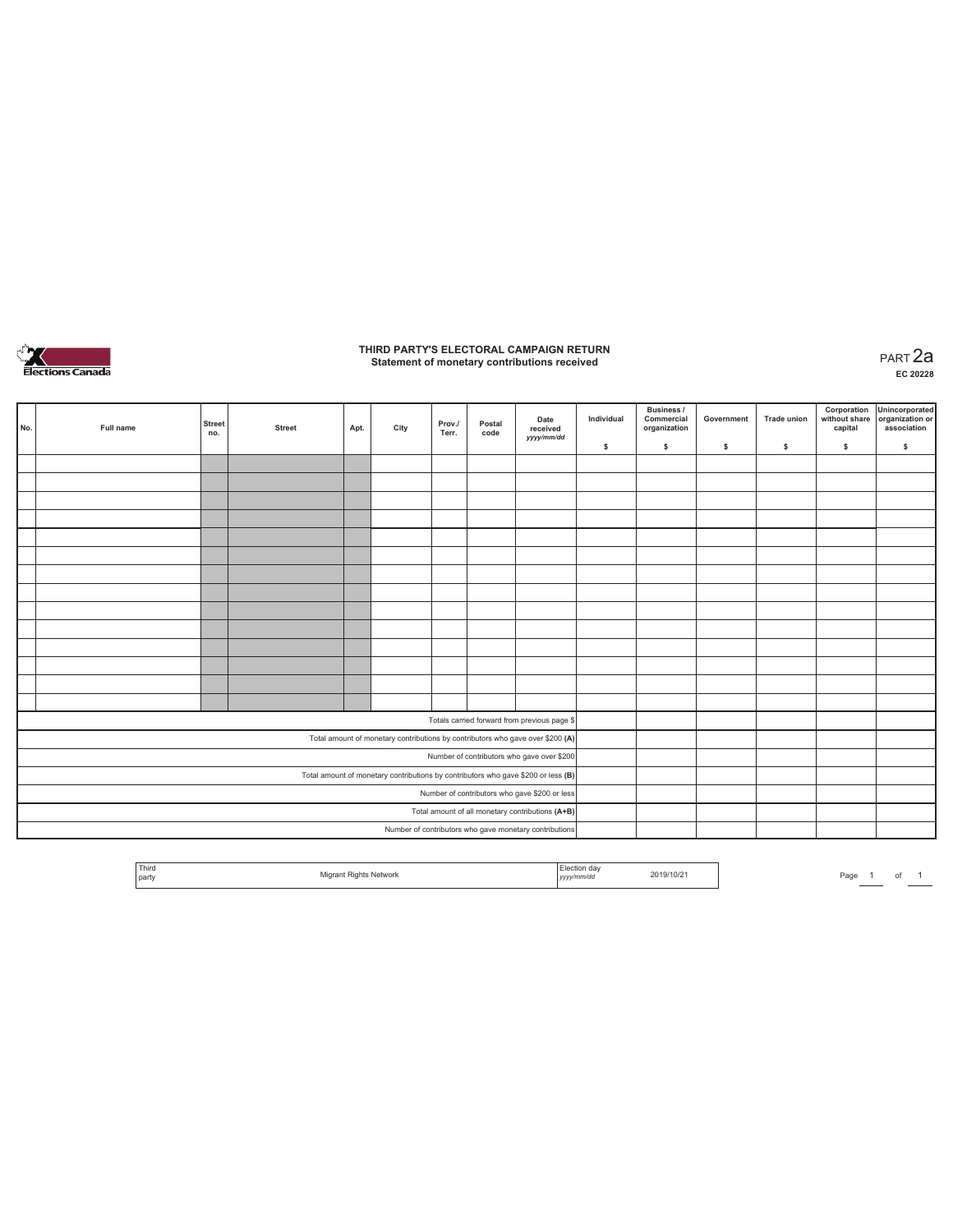

# **THIRD PARTY'S ELECTORAL CAMPAIGN RETURN Statement of non-monetary contributions received** PART 2b

| No.                                           | Full name | <b>Street</b><br>no. | <b>Street</b> | Apt. | City | Prov./<br>Terr. | Postal<br>code | Date<br>received<br>yyyy/mm/dd                                                        | Individual | Business /<br>Commercial<br>organization | Government | <b>Trade union</b> | Corporation<br>without share<br>capital | Unincorporated<br>organization or<br>association |
|-----------------------------------------------|-----------|----------------------|---------------|------|------|-----------------|----------------|---------------------------------------------------------------------------------------|------------|------------------------------------------|------------|--------------------|-----------------------------------------|--------------------------------------------------|
|                                               |           |                      |               |      |      |                 |                |                                                                                       | \$         | $\mathbb S$                              | \$         | \$                 | \$                                      | \$                                               |
|                                               |           |                      |               |      |      |                 |                |                                                                                       |            |                                          |            |                    |                                         |                                                  |
|                                               |           |                      |               |      |      |                 |                |                                                                                       |            |                                          |            |                    |                                         |                                                  |
|                                               |           |                      |               |      |      |                 |                |                                                                                       |            |                                          |            |                    |                                         |                                                  |
|                                               |           |                      |               |      |      |                 |                |                                                                                       |            |                                          |            |                    |                                         |                                                  |
|                                               |           |                      |               |      |      |                 |                |                                                                                       |            |                                          |            |                    |                                         |                                                  |
|                                               |           |                      |               |      |      |                 |                |                                                                                       |            |                                          |            |                    |                                         |                                                  |
|                                               |           |                      |               |      |      |                 |                |                                                                                       |            |                                          |            |                    |                                         |                                                  |
|                                               |           |                      |               |      |      |                 |                |                                                                                       |            |                                          |            |                    |                                         |                                                  |
|                                               |           |                      |               |      |      |                 |                |                                                                                       |            |                                          |            |                    |                                         |                                                  |
|                                               |           |                      |               |      |      |                 |                |                                                                                       |            |                                          |            |                    |                                         |                                                  |
|                                               |           |                      |               |      |      |                 |                |                                                                                       |            |                                          |            |                    |                                         |                                                  |
|                                               |           |                      |               |      |      |                 |                |                                                                                       |            |                                          |            |                    |                                         |                                                  |
|                                               |           |                      |               |      |      |                 |                |                                                                                       |            |                                          |            |                    |                                         |                                                  |
|                                               |           |                      |               |      |      |                 |                |                                                                                       |            |                                          |            |                    |                                         |                                                  |
|                                               |           |                      |               |      |      |                 |                | Totals carried forward from previous page \$                                          |            |                                          |            |                    |                                         |                                                  |
|                                               |           |                      |               |      |      |                 |                | Total amount of non-monetary contributions by contributors who gave over \$200 (A)    |            |                                          |            |                    |                                         |                                                  |
|                                               |           |                      |               |      |      |                 |                | Number of contributors who gave over \$200                                            |            |                                          |            |                    |                                         |                                                  |
|                                               |           |                      |               |      |      |                 |                | Total amount of non-monetary contributions by contributors who gave \$200 or less (B) |            |                                          |            |                    |                                         |                                                  |
| Number of contributors who gave \$200 or less |           |                      |               |      |      |                 |                |                                                                                       |            |                                          |            |                    |                                         |                                                  |
|                                               |           |                      |               |      |      |                 |                | Total amount of all non-monetary contributions (A+B)                                  |            |                                          |            |                    |                                         |                                                  |
|                                               |           |                      |               |      |      |                 |                | Number of contributors who gave non-monetary contributions                            |            |                                          |            |                    |                                         |                                                  |

|  | Third<br>I party |  | . | 2019/10/21 | Page |  | $\sim$<br>- 12 |  |  |
|--|------------------|--|---|------------|------|--|----------------|--|--|
|--|------------------|--|---|------------|------|--|----------------|--|--|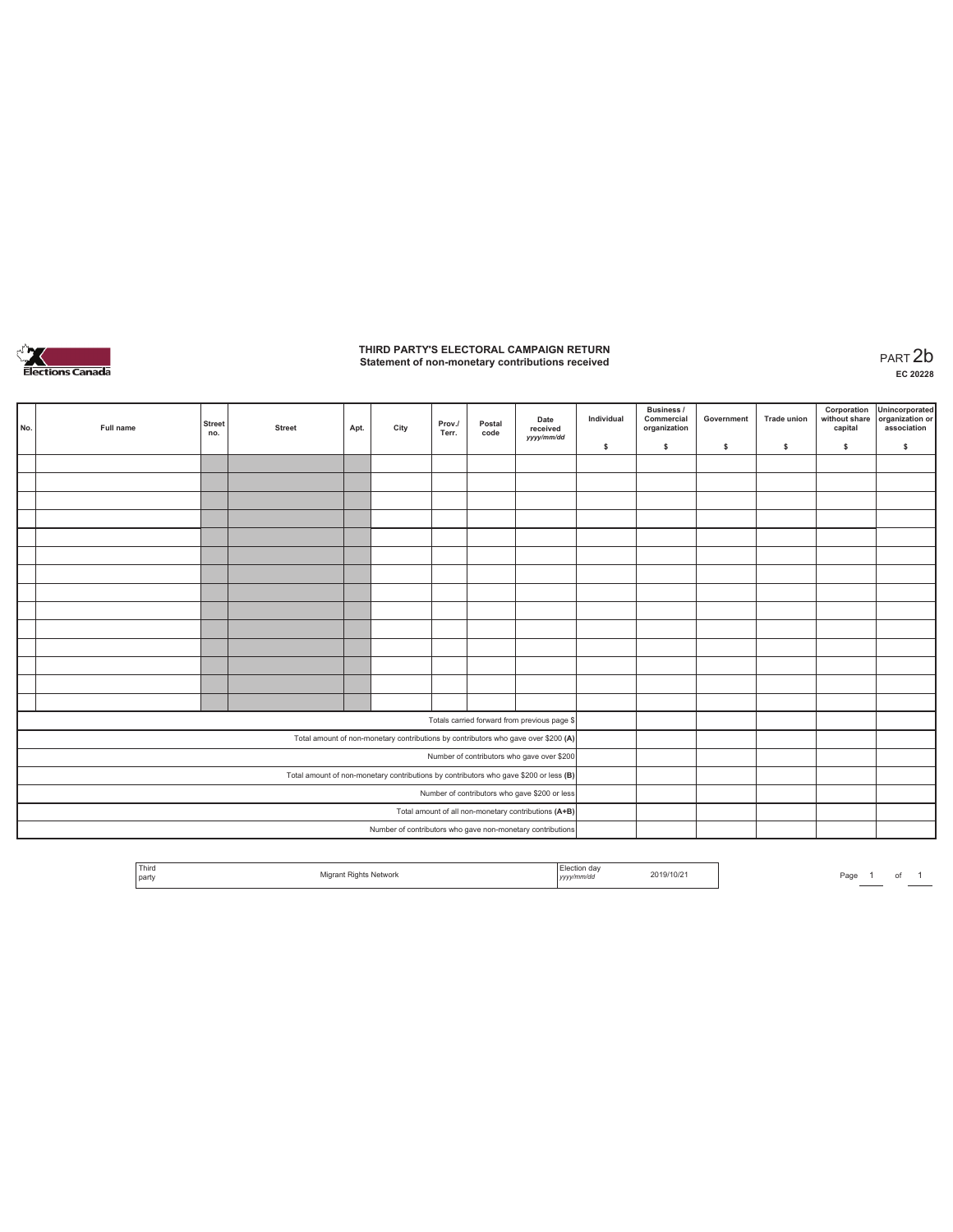

## **THIRD PARTY'S ELECTORAL CAMPAIGN RETURN Statement of operating loans received** PART 2c

**EC 20228**

|                                                                 | No. | Full name | <b>Street</b><br>no. | <b>Street</b> | Apt. | City | Prov./<br>Terr. | Postal<br>code | Date<br>received<br>yyyy/mm/dd           | Individual | <b>Business /</b><br>Commercial<br>organization | Government | <b>Trade union</b> | Corporation<br>without share<br>capital | Unincorporated<br>organization or<br>association |
|-----------------------------------------------------------------|-----|-----------|----------------------|---------------|------|------|-----------------|----------------|------------------------------------------|------------|-------------------------------------------------|------------|--------------------|-----------------------------------------|--------------------------------------------------|
|                                                                 |     |           |                      |               |      |      |                 |                |                                          | \$         | \$.                                             | \$         | s                  | \$                                      | $\mathbb S$                                      |
|                                                                 |     |           |                      |               |      |      |                 |                |                                          |            |                                                 |            |                    |                                         |                                                  |
|                                                                 |     |           |                      |               |      |      |                 |                |                                          |            |                                                 |            |                    |                                         |                                                  |
|                                                                 |     |           |                      |               |      |      |                 |                |                                          |            |                                                 |            |                    |                                         |                                                  |
|                                                                 |     |           |                      |               |      |      |                 |                |                                          |            |                                                 |            |                    |                                         |                                                  |
|                                                                 |     |           |                      |               |      |      |                 |                |                                          |            |                                                 |            |                    |                                         |                                                  |
|                                                                 |     |           |                      |               |      |      |                 |                |                                          |            |                                                 |            |                    |                                         |                                                  |
|                                                                 |     |           |                      |               |      |      |                 |                |                                          |            |                                                 |            |                    |                                         |                                                  |
|                                                                 |     |           |                      |               |      |      |                 |                |                                          |            |                                                 |            |                    |                                         |                                                  |
|                                                                 |     |           |                      |               |      |      |                 |                |                                          |            |                                                 |            |                    |                                         |                                                  |
|                                                                 |     |           |                      |               |      |      |                 |                |                                          |            |                                                 |            |                    |                                         |                                                  |
|                                                                 |     |           |                      |               |      |      |                 |                |                                          |            |                                                 |            |                    |                                         |                                                  |
|                                                                 |     |           |                      |               |      |      |                 |                |                                          |            |                                                 |            |                    |                                         |                                                  |
|                                                                 |     |           |                      |               |      |      |                 |                |                                          |            |                                                 |            |                    |                                         |                                                  |
|                                                                 |     |           |                      |               |      |      |                 |                |                                          |            |                                                 |            |                    |                                         |                                                  |
| Totals carried forward from previous page \$                    |     |           |                      |               |      |      |                 |                |                                          |            |                                                 |            |                    |                                         |                                                  |
| Total amount of loans by lenders who provided over \$200 (A)    |     |           |                      |               |      |      |                 |                |                                          |            |                                                 |            |                    |                                         |                                                  |
| Number of lenders who provided over \$200                       |     |           |                      |               |      |      |                 |                |                                          |            |                                                 |            |                    |                                         |                                                  |
| Total amount of loans by lenders who provided \$200 or less (B) |     |           |                      |               |      |      |                 |                |                                          |            |                                                 |            |                    |                                         |                                                  |
| Number of lenders who provided \$200 or less                    |     |           |                      |               |      |      |                 |                |                                          |            |                                                 |            |                    |                                         |                                                  |
|                                                                 |     |           |                      |               |      |      |                 |                | Total amount of all loans (A+B)          |            |                                                 |            |                    |                                         |                                                  |
|                                                                 |     |           |                      |               |      |      |                 |                | Number of all lenders who provided loans |            |                                                 |            |                    |                                         |                                                  |

|  | ' Third<br>l partv | Migrant Rights Network | Election dav<br>yy/mm/dd<br>,,,, | 2019/10/21 |
|--|--------------------|------------------------|----------------------------------|------------|
|--|--------------------|------------------------|----------------------------------|------------|

Page  $1$  of  $1$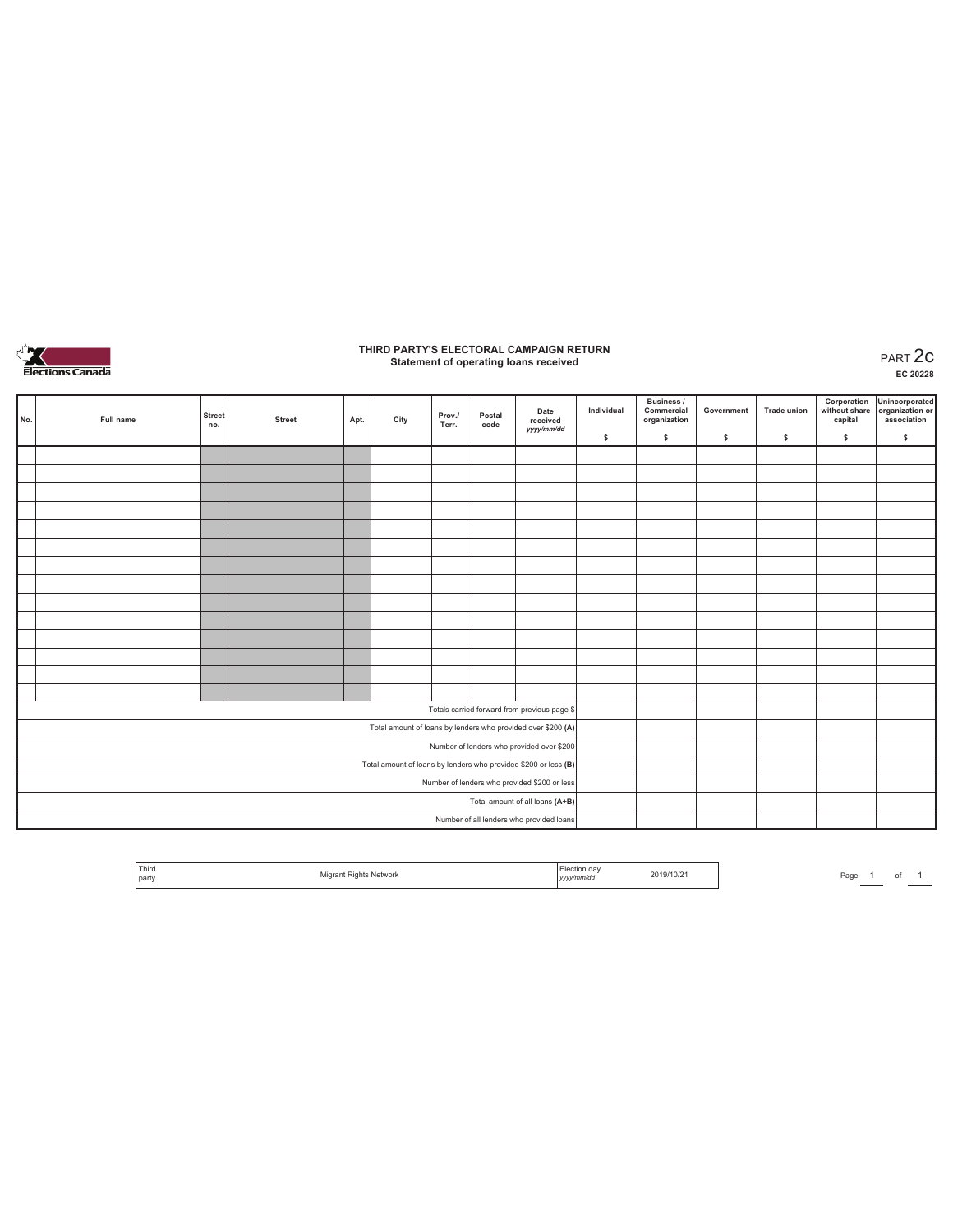

### **THIRD PARTY'S ELECTORAL CAMPAIGN RETURN Summary of inflows** PART 2d

| No.   | Type of contributor / lender                 | Monetary<br>contributions<br>(Part 2a)<br>\$ | Non-monetary<br>contributions<br>(Part 2b)<br>\$ | Loans<br>(Part 2c)<br>s | Total<br>\$ | Number of<br>contributors and<br>lenders |
|-------|----------------------------------------------|----------------------------------------------|--------------------------------------------------|-------------------------|-------------|------------------------------------------|
| 1.    | Individuals                                  |                                              |                                                  |                         |             |                                          |
| 2.    | Businesses / Commercial organizations        |                                              |                                                  |                         |             |                                          |
| 3.    | Governments                                  |                                              |                                                  |                         |             |                                          |
| 4.    | Trade unions                                 |                                              |                                                  |                         |             |                                          |
| 5.    | Corporations without share capital           |                                              |                                                  |                         |             |                                          |
| 6.    | Unincorporated organizations or associations |                                              |                                                  |                         |             |                                          |
| 7.    | Total (items 1 to 6)                         |                                              |                                                  |                         |             |                                          |
| Total |                                              |                                              |                                                  |                         |             |                                          |
| 8.    | Amount of third party's resources used       |                                              |                                                  |                         | 1,243.88    |                                          |
| 9.    | Grand total (items 7 and 8)                  |                                              |                                                  |                         | 1,243.88    |                                          |

| <sup>1</sup> Third<br>. |                        | Election day | 2019/10/21 |
|-------------------------|------------------------|--------------|------------|
| party                   | Migrant Rights Network | yyyy/mm/dd   |            |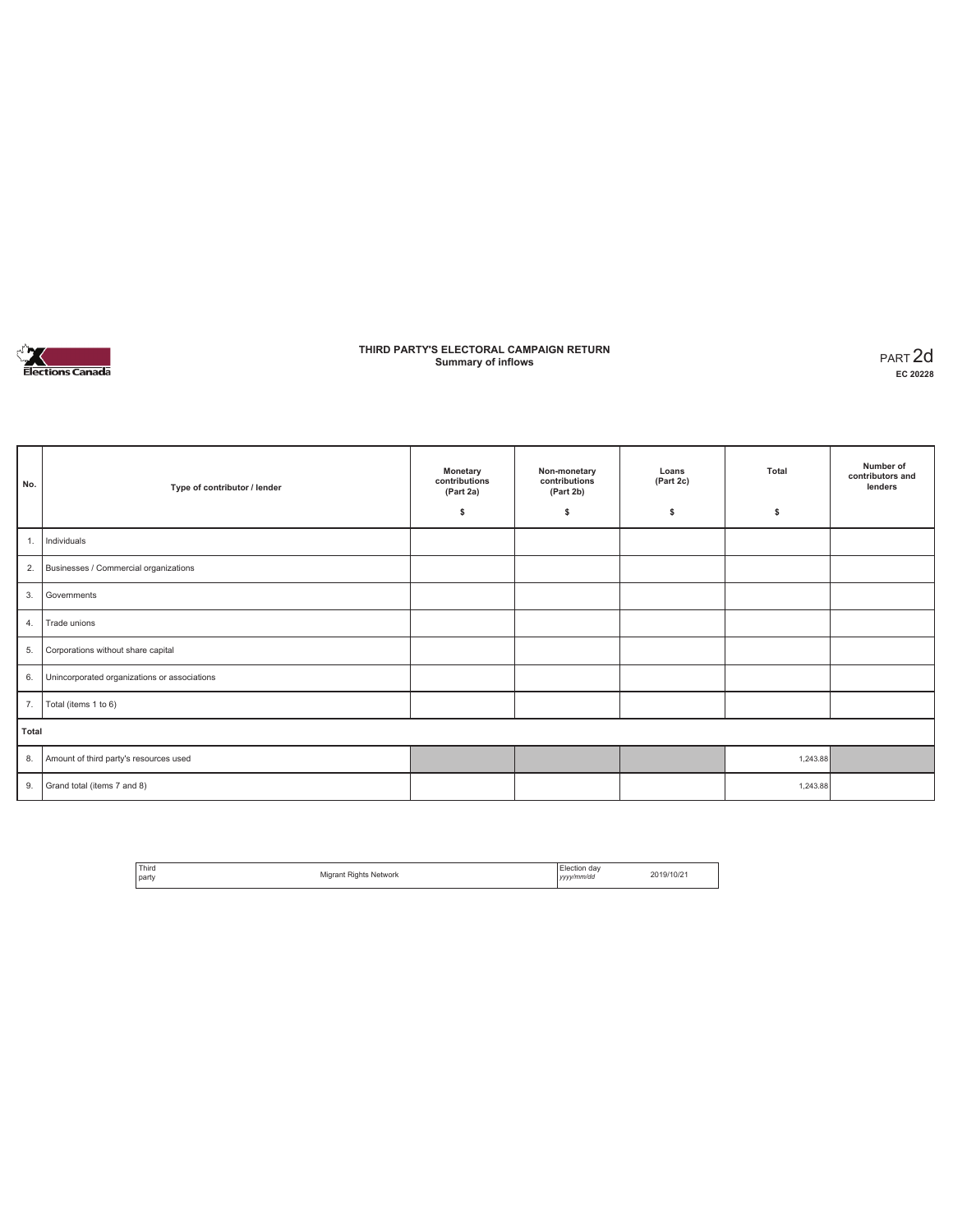

#### **THIRD PARTY'S ELECTORAL CAMPAIGN RETURN Statement of expenses incurred for regulated activities that take place during the pre-election period**  *(Only applicable to a fixed-date general election)*

PART 3a **EC 20228**

For a list of expense types, expense categories and expense subcategories, refer to Annex II in the Instructions.

| No.                                          | Date<br>incurred<br>yyyy/mm/dd | <b>ED Code</b><br>(if applicable) | Supplier | <b>Expense type</b> | <b>Expense</b><br>category | Expense<br>subcategory     | <b>Starting date</b><br>of activity,<br>advertisement<br>or survey<br>yyyy/mm/dd | Ending date<br>of activity,<br>advertisement<br>or survey<br>yyyy/mm/dd | Place of activity or<br>advertisement | <b>Expense amount</b><br>\$ |
|----------------------------------------------|--------------------------------|-----------------------------------|----------|---------------------|----------------------------|----------------------------|----------------------------------------------------------------------------------|-------------------------------------------------------------------------|---------------------------------------|-----------------------------|
| $\overline{1}$                               | 2019/09/30                     |                                   |          | Partisan Activity   | Voter contact              | Other: printing factsheets | 2019/07/01                                                                       | 2019/09/10                                                              |                                       | 347.00                      |
|                                              |                                |                                   |          |                     |                            |                            |                                                                                  |                                                                         |                                       |                             |
|                                              |                                |                                   |          |                     |                            |                            |                                                                                  |                                                                         |                                       |                             |
|                                              |                                |                                   |          |                     |                            |                            |                                                                                  |                                                                         |                                       |                             |
|                                              |                                |                                   |          |                     |                            |                            |                                                                                  |                                                                         |                                       |                             |
|                                              |                                |                                   |          |                     |                            |                            |                                                                                  |                                                                         |                                       |                             |
|                                              |                                |                                   |          |                     |                            |                            |                                                                                  |                                                                         |                                       |                             |
|                                              |                                |                                   |          |                     |                            |                            |                                                                                  |                                                                         |                                       |                             |
|                                              |                                |                                   |          |                     |                            |                            |                                                                                  |                                                                         |                                       |                             |
|                                              |                                |                                   |          |                     |                            |                            |                                                                                  |                                                                         |                                       |                             |
|                                              |                                |                                   |          |                     |                            |                            |                                                                                  |                                                                         |                                       |                             |
|                                              |                                |                                   |          |                     |                            |                            |                                                                                  |                                                                         |                                       |                             |
|                                              |                                |                                   |          |                     |                            |                            |                                                                                  |                                                                         |                                       |                             |
|                                              |                                |                                   |          |                     |                            |                            |                                                                                  |                                                                         |                                       |                             |
|                                              |                                |                                   |          |                     |                            |                            |                                                                                  |                                                                         |                                       |                             |
|                                              |                                |                                   |          |                     |                            |                            |                                                                                  |                                                                         |                                       |                             |
|                                              |                                |                                   |          |                     |                            |                            |                                                                                  |                                                                         |                                       |                             |
| Totals carried forward from previous page \$ |                                |                                   |          |                     |                            |                            |                                                                                  |                                                                         |                                       |                             |
|                                              |                                |                                   |          |                     |                            |                            |                                                                                  |                                                                         | Total \$                              | 347.00                      |

| Third   | .<br><b>NEIVYLIIN</b> | $\sim$<br>day   | 19/10/z |
|---------|-----------------------|-----------------|---------|
| l party |                       | v/mm/da<br>,,,, |         |

Page  $1$  of  $1$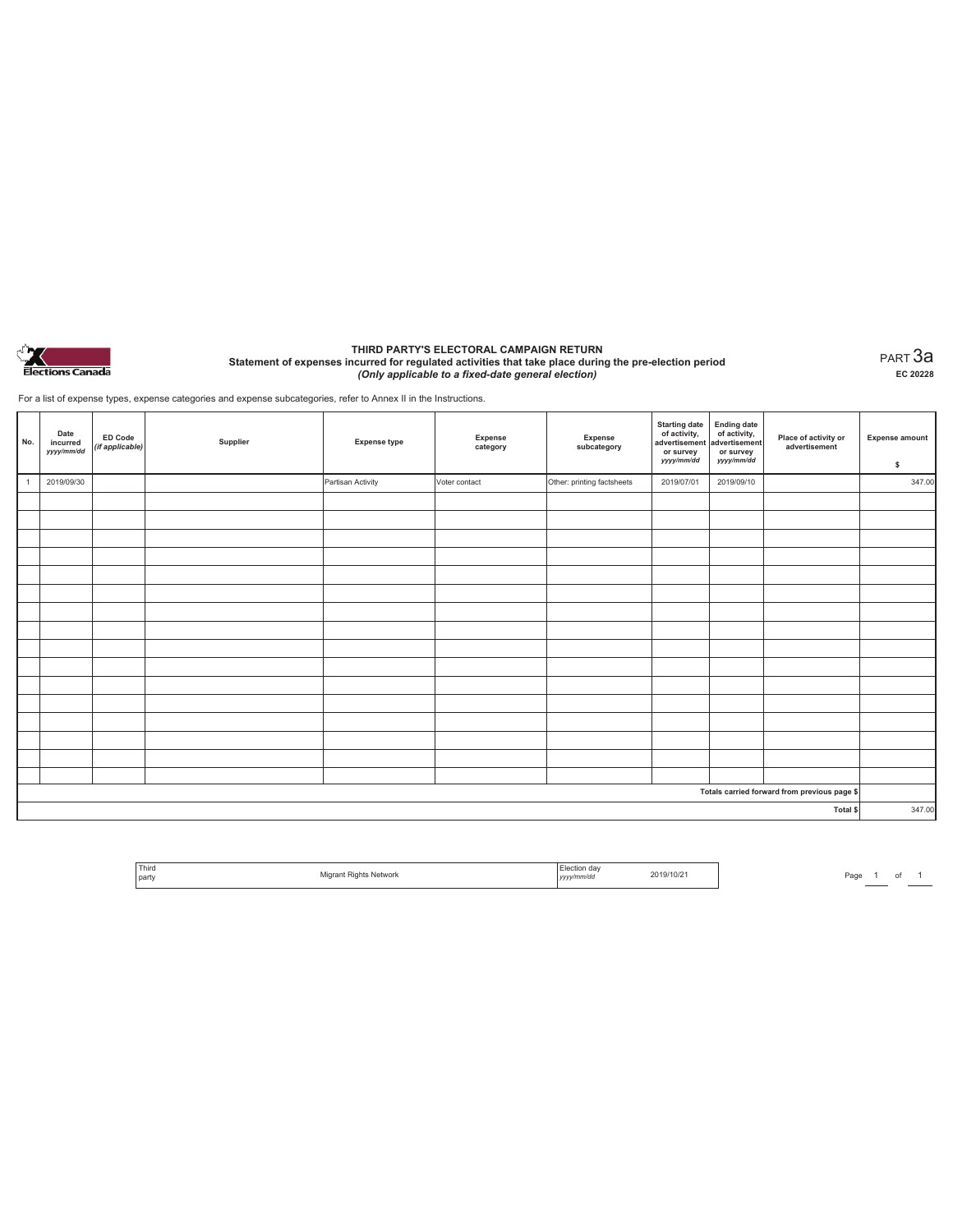

# **THIRD PARTY'S ELECTORAL CAMPAIGN RETURN Statement of expenses incurred for regulated activities that take place during the election period** PART 3b

**EC 20228**

For a list of expense types, expense categories and expense subcategories, refer to Annex II in the Instructions.

| No.                                          | Date<br>incurred<br>yyyy/mm/dd | <b>ED Code</b><br>(if applicable) | Supplier   | <b>Expense type</b>  | Expense<br>category | Expense<br>subcategory      | <b>Starting date</b><br>of activity,<br>advertisement<br>or survey<br>yyyy/mm/dd | <b>Ending date</b><br>of activity,<br>advertisement<br>or survey<br>yyyy/mm/dd | Place of activity or<br>advertisement | <b>Expense amount</b><br>\$ |
|----------------------------------------------|--------------------------------|-----------------------------------|------------|----------------------|---------------------|-----------------------------|----------------------------------------------------------------------------------|--------------------------------------------------------------------------------|---------------------------------------|-----------------------------|
|                                              | 2019/10/07                     |                                   | Facebook   | Election Advertising | Advertising         | Content boosting            | 2019/10/07                                                                       | 2019/10/07                                                                     | Facebook                              | 60.00                       |
| $\overline{2}$                               | 2019/10/11                     |                                   | Facebook   | Election Advertising | Advertising         | Content boosting            | 2019/10/08                                                                       | 2019/08/11                                                                     | Facebook                              | 60.00                       |
| 3                                            | 2019/10/13                     |                                   | Facebook   | Election Advertising | Advertising         | Content boosting            | 2019/10/10                                                                       | 2019/10/13                                                                     | Facebook                              | 60.00                       |
| 4                                            | 2019/10/15                     |                                   | Facebook   | Election Advertising | Advertising         | Content boosting            | 2019/10/11                                                                       | 2019/10/15                                                                     | Facebook                              | 60.00                       |
| 5                                            | 2019/10/19                     |                                   | Facebook   | Election Advertising | Advertising         | Content boosting            | 2019/10/16                                                                       | 2019/10/19                                                                     | Facebook                              | 10.88                       |
| 6                                            | 2019/10/20                     |                                   | Facebook   | Election Advertising | Advertising         | Content boosting            | 2019/10/17                                                                       | 2019/10/20                                                                     | Facebook                              | 80.00                       |
| $\overline{7}$                               | 2019/10/21                     |                                   | Facebook   | Election Advertising | Advertising         | Content boosting            | 2019/10/18                                                                       | 2019/10/21                                                                     | Facebook                              | 80.00                       |
| 8                                            | 2019/10/31                     |                                   | Consultant | Election Advertising | Advertising         | Other (renumeration)        | 2019/10/07                                                                       | 2019/10/21                                                                     |                                       | 250.00                      |
| 9                                            | 2019/12/31                     |                                   |            | Partisan Activity    | Voter Contact       | Other: printing fact sheets | 2019/09/15                                                                       | 2019/10/22                                                                     |                                       | 236.00                      |
|                                              |                                |                                   |            |                      |                     |                             |                                                                                  |                                                                                |                                       |                             |
|                                              |                                |                                   |            |                      |                     |                             |                                                                                  |                                                                                |                                       |                             |
|                                              |                                |                                   |            |                      |                     |                             |                                                                                  |                                                                                |                                       |                             |
|                                              |                                |                                   |            |                      |                     |                             |                                                                                  |                                                                                |                                       |                             |
|                                              |                                |                                   |            |                      |                     |                             |                                                                                  |                                                                                |                                       |                             |
|                                              |                                |                                   |            |                      |                     |                             |                                                                                  |                                                                                |                                       |                             |
|                                              |                                |                                   |            |                      |                     |                             |                                                                                  |                                                                                |                                       |                             |
|                                              |                                |                                   |            |                      |                     |                             |                                                                                  |                                                                                |                                       |                             |
| Totals carried forward from previous page \$ |                                |                                   |            |                      |                     |                             |                                                                                  | 347.00                                                                         |                                       |                             |
| Total \$                                     |                                |                                   |            |                      |                     |                             |                                                                                  | 1,243.88                                                                       |                                       |                             |

 $\begin{array}{|c|c|c|c|}\n\hline\n\text{Page} & 1 & \text{ of } & 1 \\
\hline\n\hline\n\end{array}$